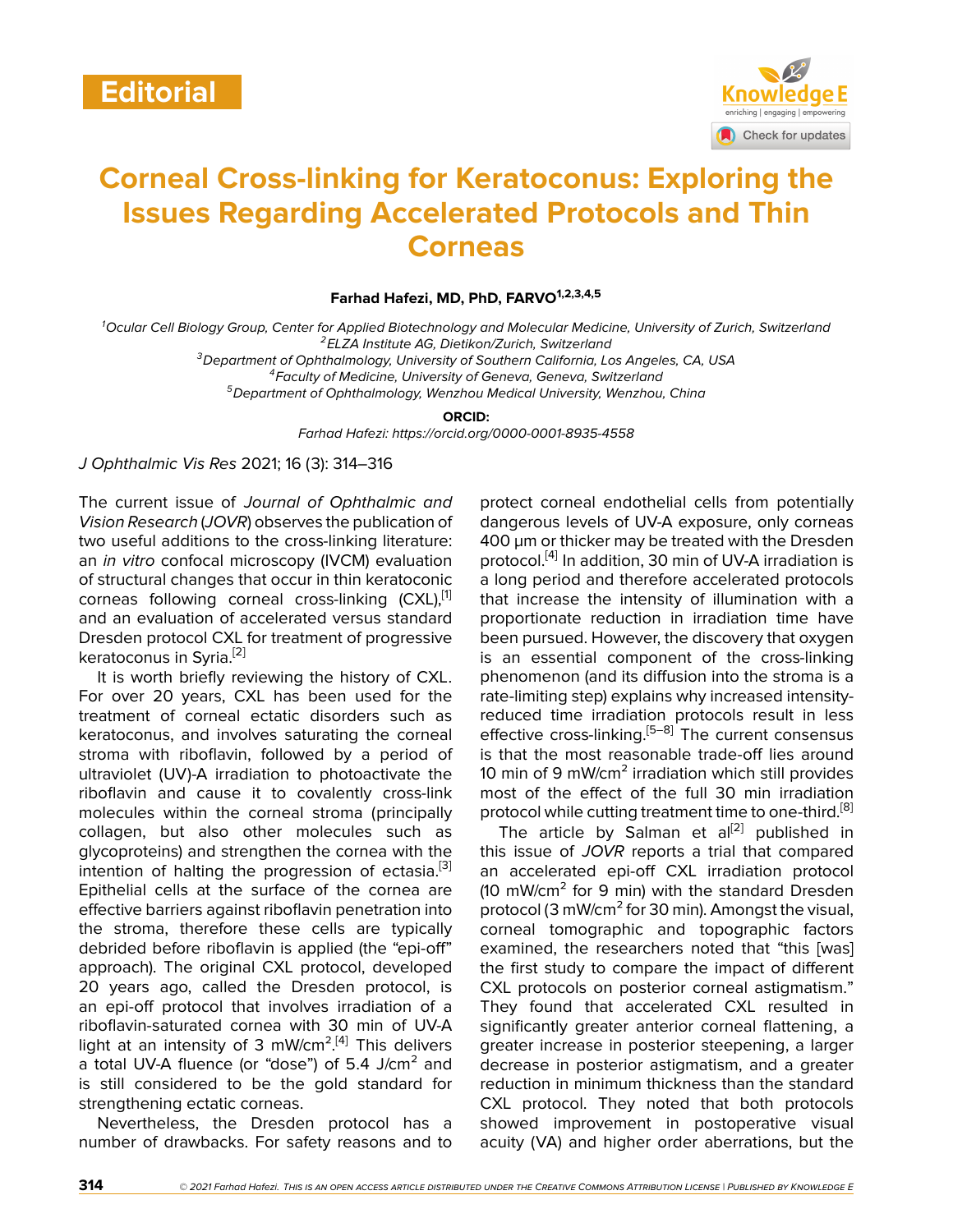accelerated CXL protocol resulted in significantly better VA than the standard protocol.

Although this study was performed on a relatively small sample (63 eyes, 40 patients), it adds to the body of evidence that accelerated CXL protocols might result in a greater flattening effect than standard CXL protocols, which is an encouraging finding indicating that accelerated CXL protocols might offer visual rehabilitation in subjects with ectatic corneas, as flattening is associated with a reduction in ectasia-associated myopia.

Corneal ectasias, however, can result in corneas that are thinner than 400 µm, and if these cases cannot be treated with CXL, they may ultimately require keratoplasty. A number of approaches have been taken to artificially thicken the cornea,<sup>[[9](#page-1-6)]</sup> either through swelling the cornea to a thickness ≥400 µm using hypotonic riboflavin prior to and during UV-A irradiation<sup>[[10](#page-1-7)]</sup> or through the placement of a riboflavin-soaked contact lens to artificially bulk the cornea.<sup>[\[11](#page-2-0)]</sup> Both approaches have drawbacks, that is, less predictable or suboptimal strengthening outcomes,<sup>[[5](#page-1-4)]</sup> but can still offer corneal strengthening and some level of protection against later ectasia progression.

The IVCM paper by Sufi et al<sup>[\[1\]](#page-1-0)</sup> offers some insight on the use of hypertonic riboflavin to crosslink thin corneas. In this paper, 10 eyes from 10 patients with progressive keratoconus and corneal thickness ranging from 350 to 399 µm received CXL with hypotonic riboflavin and were examined by IVCM at postoperative months 1, 3, and 6. The authors observed evidence of edema at one month, which reduced gradually over the next five months; that the subepithelial nerve plexus was completely absent one month after CXL, but regenerated gradually over the next five months (albeit poorly in 2 out of 10 eyes); and stromal keratocyte apoptosis in the anterior stroma in all cases (which extended to the posterior stroma in four eyes) with gradual repopulation over the remainder of the study course. However, it was clear that thin cornea CXL significantly decreased the specular endothelial cell count by 8%, albeit without signs of endothelial trauma.

The study by Sufi et al<sup>[[1](#page-1-0)]</sup> is a small report with its inherent limitations, but raises important questions about the UV dose applied to thin (<400 µm) corneas during cross-linking: there is less tissue in these thin corneas, the increased mass is simply 0.1% riboflavin solution. Although riboflavin absorbs UV energy (and is consumed

during the process), it may be the case that the tissue bulk in riboflavin-soaked corneas naturally thicker than 400 µm absorbs more UV energy and therefore shields the endothelial cells from UV-A energy better than the relatively sparse tissue in thin corneas artificially thickened by hypotonic riboflavin solution. Fortunately, a newer approach is now available that adjusts the total fluence of UV-A based on immediate pre-irradiation corneal thickness; the so-called sub400 protocol<sup>[\[12](#page-2-1)]</sup> delivers a UV dose intended to avoid irradiating the 70 µm posterior stroma safety zone first defined in the Dresden protocol without resorting to artificial thickening approaches. The sub400 protocol can even be used with the simplest first-generation cross-linking machines by only altering the duration of UV-A irradiation.

## *REFERENCES*

- <span id="page-1-0"></span>1. Sufi ARS, Gohil MN, Keenan JD, Prajna NV. Structural changes in thin keratoconic corneas following crosslinking with hypotonic riboflavin: findings on in vivo confocal microscopy. *J Ophthalmic Vis Res* 2021;16:325–337.
- <span id="page-1-1"></span>2. Salman AMDTR, Haddad YH, Shabaan RH, Askar MZ. Accelerated versus standard corneal cross-linking for progressive keratoconus in Syria. *J Ophthalmic Vis Res* 2021;16:338–348.
- <span id="page-1-2"></span>3. Randleman JB, Khandelwal SS, Hafezi F. Corneal crosslinking. *Surv Ophthalmol* 2015;60:509–523.
- <span id="page-1-3"></span>4. Wollensak G, Sporl E, Seiler T. [Treatment of keratoconus by collagen cross linking]. *Ophthalmologe* 2003;100:44– 49.
- <span id="page-1-4"></span>5. Kling S, Richoz O, Hammer A, Tabibian D, Jacob S, Agarwal A, et al. Increased biomechanical efficacy of corneal crosslinking in thin corneas due to higher oxygen availability. *J Refract Surg* 2015;31:840–846.
- 6. Richoz O, Hammer A, Tabibian D, Gatzioufas Z, Hafezi F. The biomechanical effect of corneal collagen cross-linking (CXL) with riboflavin and UV-A is oxygen dependent. *Transl Vis Sci Technol* 2013;2:6.
- 7. Torres-Netto EA, Kling S, Hafezi N, Vinciguerra P, Randleman JB, Hafezi F. Oxygen diffusion may limit the biomechanical effectiveness of iontophoresis-assisted transepithelial corneal cross-linking. *J Refract Surg* 2018;34:768–774.
- <span id="page-1-5"></span>8. Hammer A, Richoz O, Arba Mosquera S, Tabibian D, Hoogewoud F, Hafezi F. Corneal biomechanical properties at different corneal cross-linking (CXL) irradiances. *Invest Ophthalmol Vis Sci* 2014;55:2881–2884.
- <span id="page-1-6"></span>9. Deshmukh R, Hafezi F, Kymionis GD, Kling S, Shah R, Padmanabhan P, et al. Current concepts in crosslinking thin corneas. *Indian J Ophthalmol* 2019;67:8–15.
- <span id="page-1-7"></span>10. Hafezi F, Mrochen M, Iseli HP, Seiler T. Collagen crosslinking with ultraviolet-A and hypoosmolar riboflavin solution in thin corneas. *J Cataract Refract Surg* 2009;35:621–624.